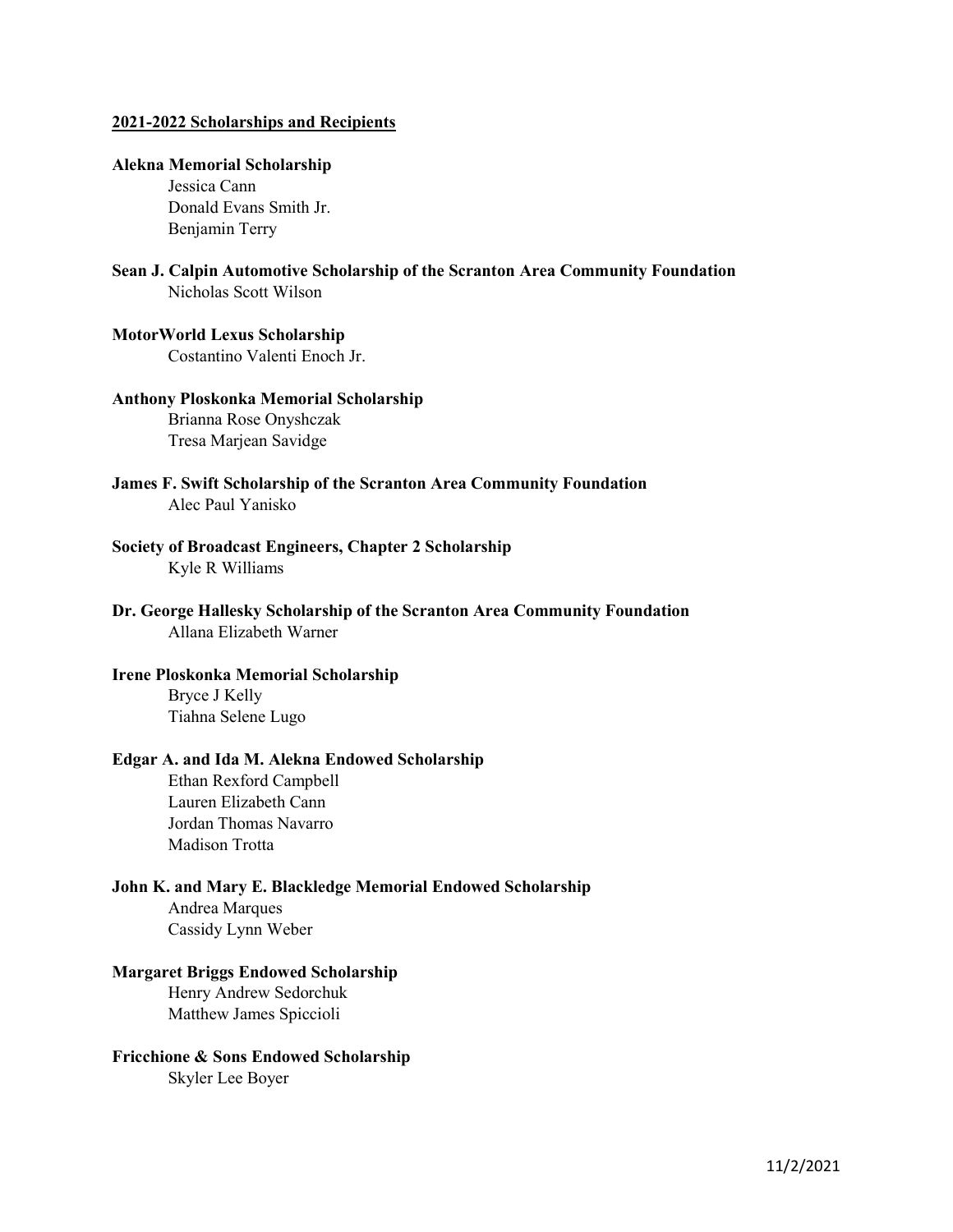#### John T. Gerod Endowed Scholarship

Aden Cardone

#### Thomas Hesser Endowed Scholarship

Zachary Michael Menichello

# Frank and Jean Hubbard Endowed Scholarship

Melissa Marie Allen Ean Christopher Baker Joseph M DiStefano

#### F. David Mercanti Memorial Endowed Scholarship Alexandra G. Basalyga

# John R. O'Hara Endowed Scholarship Brandon Patrick Grandinetti

# Ross Family Foundation Endowed Scholarship Joseph Patrick Faltynowicz

Cassidy Payton

# Islyn Thomas Endowed Achievement Award

Alexander James Canjar

# Scranton UNICO Foundation Scholarship

Andrew Demming

### Moffat Merit Award

Rylee E Coleman Jared Hodorawis Dondy Normil Matthew James Rosengrant

### Orlando S. Johnson Merit Award

Christopher Robert Henderson Jeremy James Lewis

# Johnson College Presidential Scholarship

Philip Francis Davitt III Abigail R Dixon Jessica M Mckee Alexander James Mros

### Richmond Merit Award

Kayla DeLeo Isondra Marie Parise